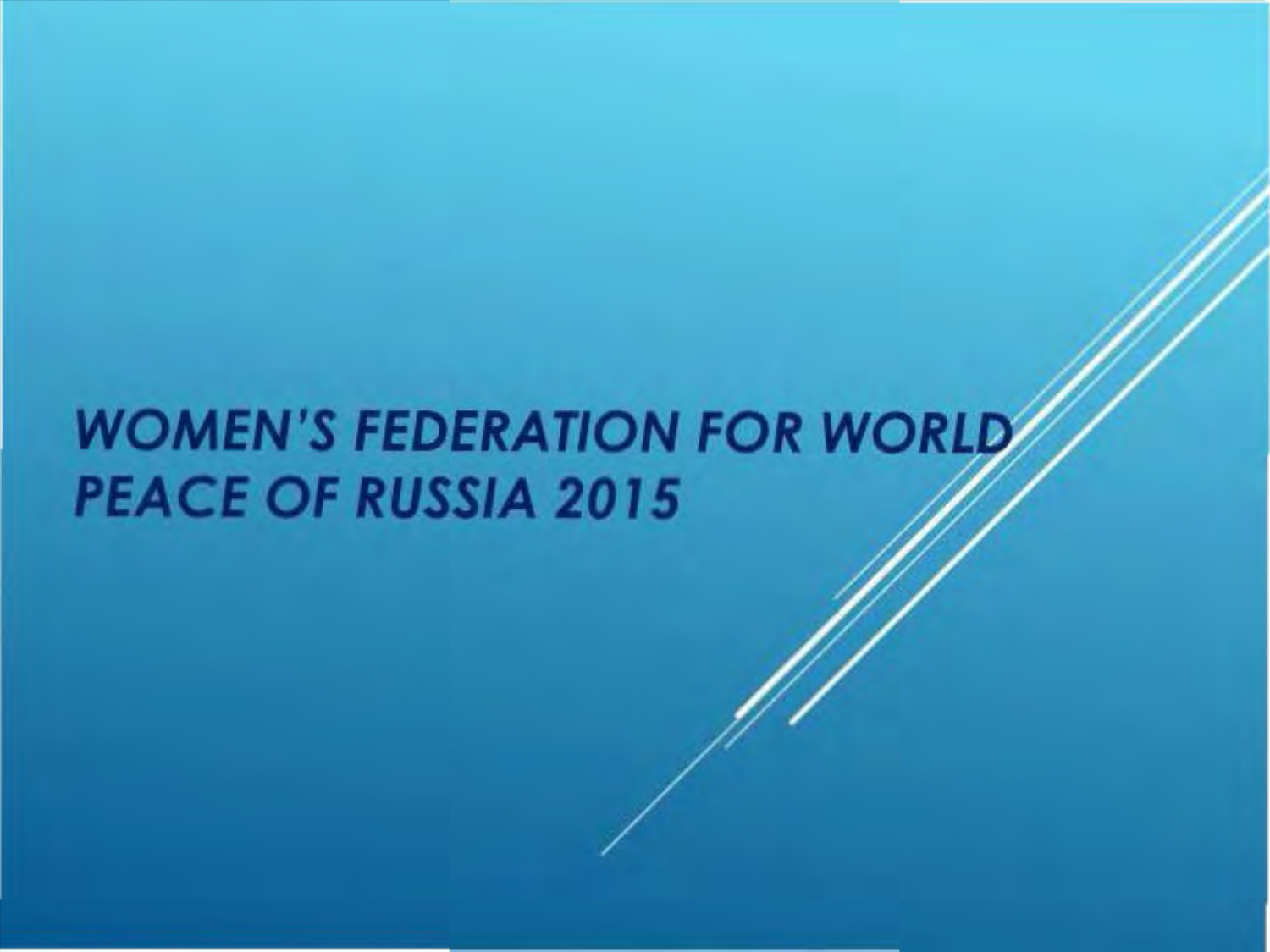



#### **CHARITY PROGRAM FOR DISABLED CHILDREN**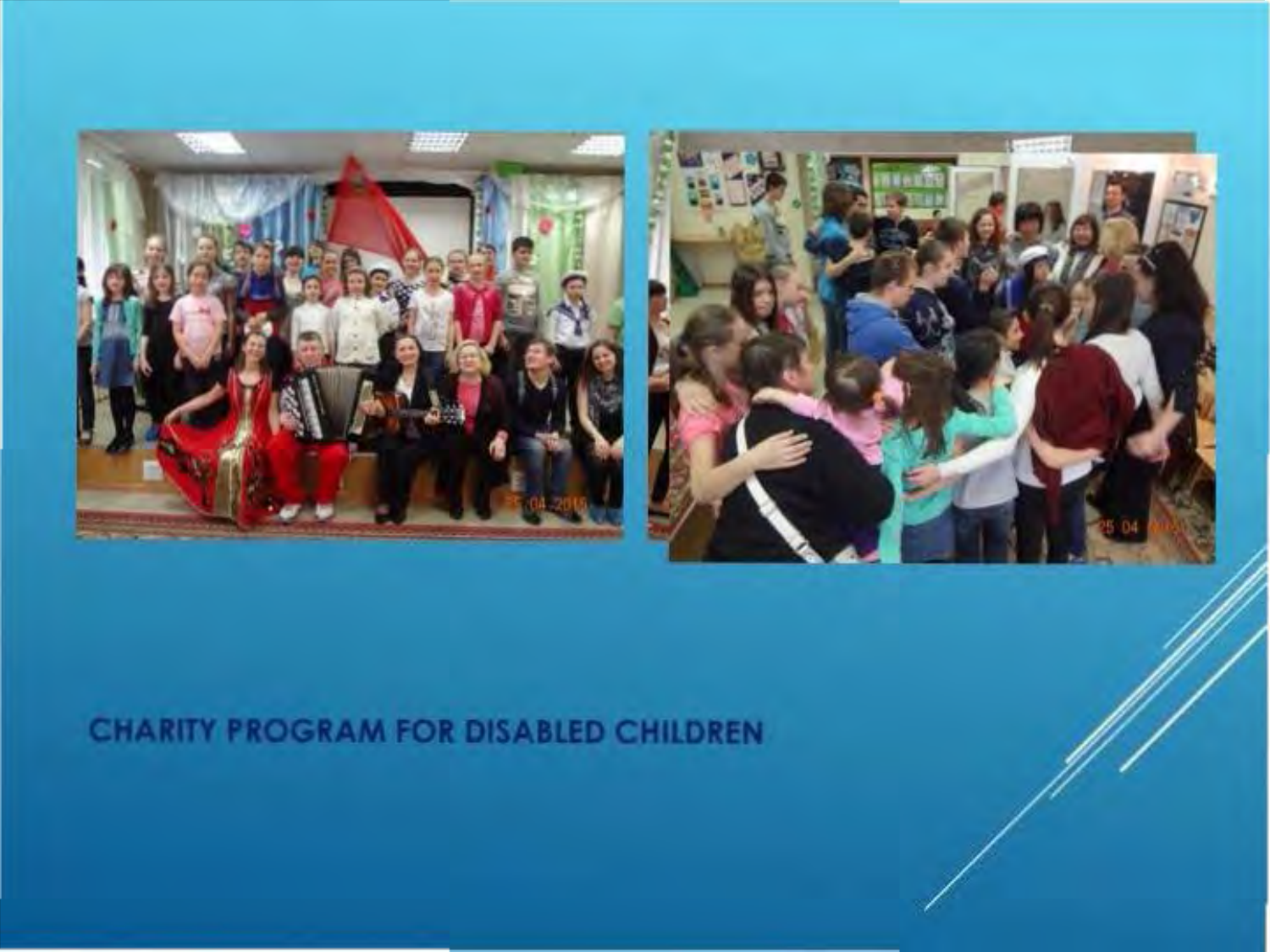

#### INTERCULTURAL CHILDREN'S FESTIVAL "CHILDREN ARE ANGELS OF PEACE" DEDICATED TO MOTHER'S DAY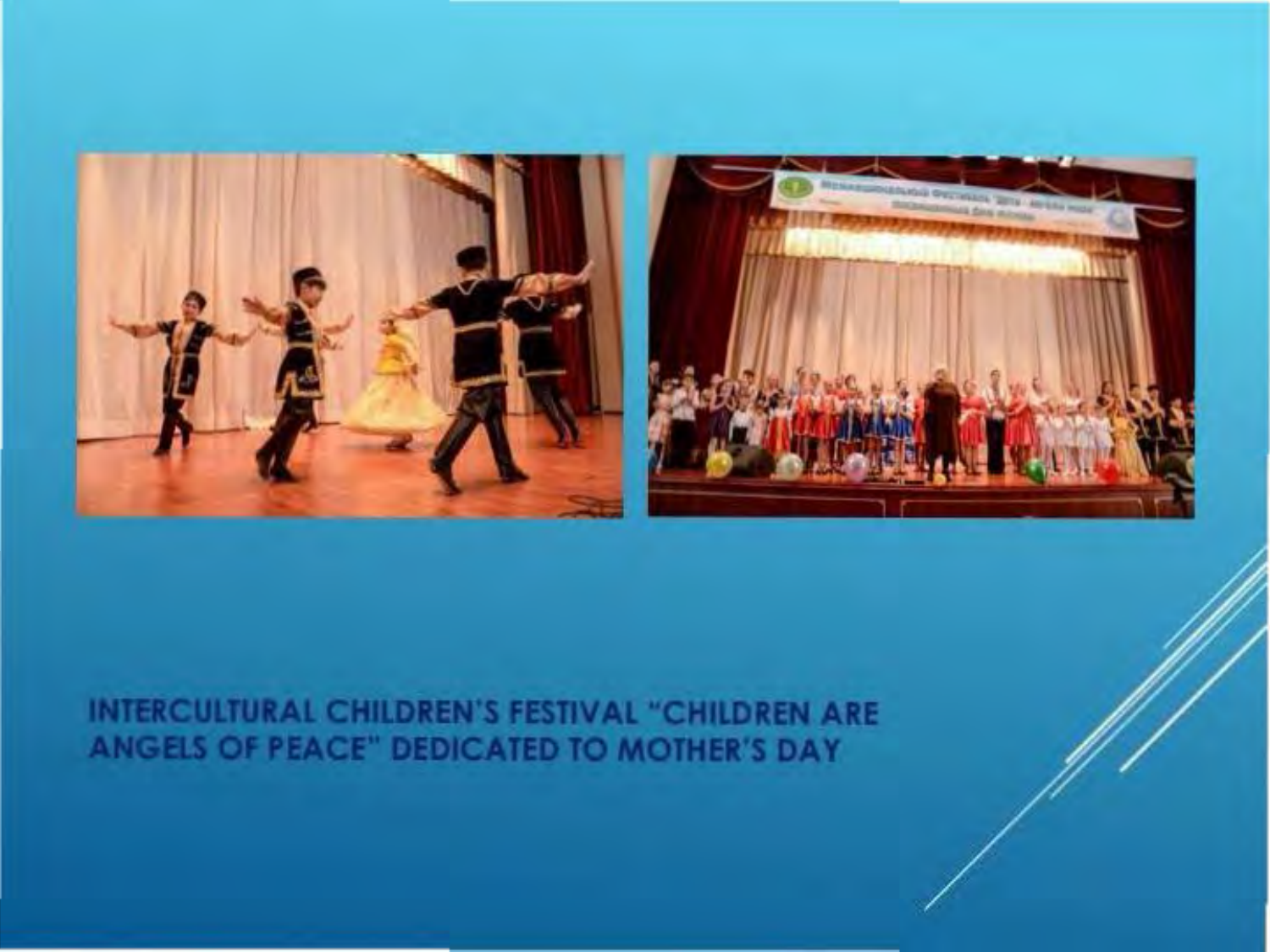

### **HELP TO REFUGEES FROM UKRAINE**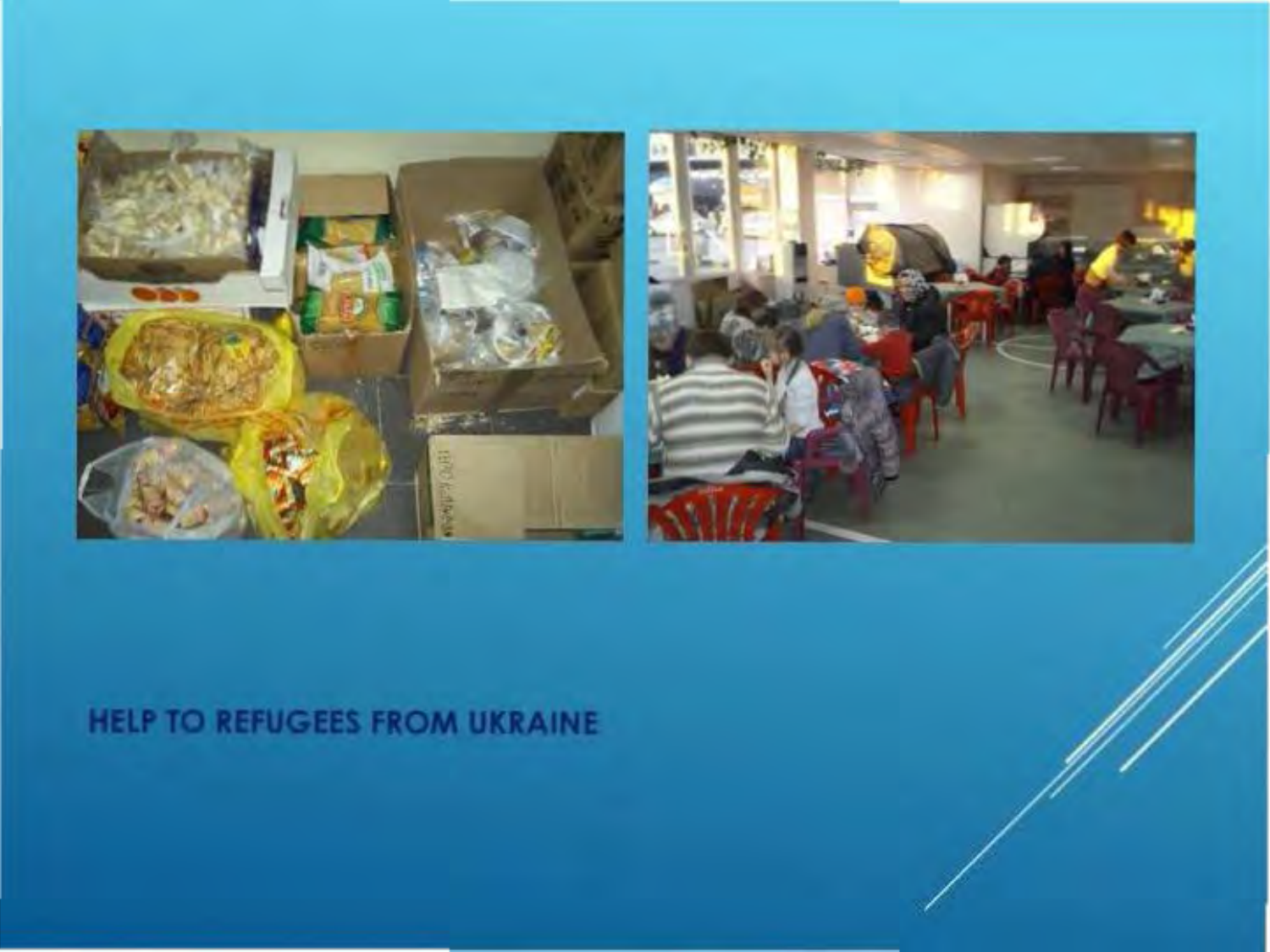## MAIN DIRECTIONS OF ACTIVITIES

1. lntercultural relationships and peacemaking programs

2. Moral and family education

3. Social and charity programs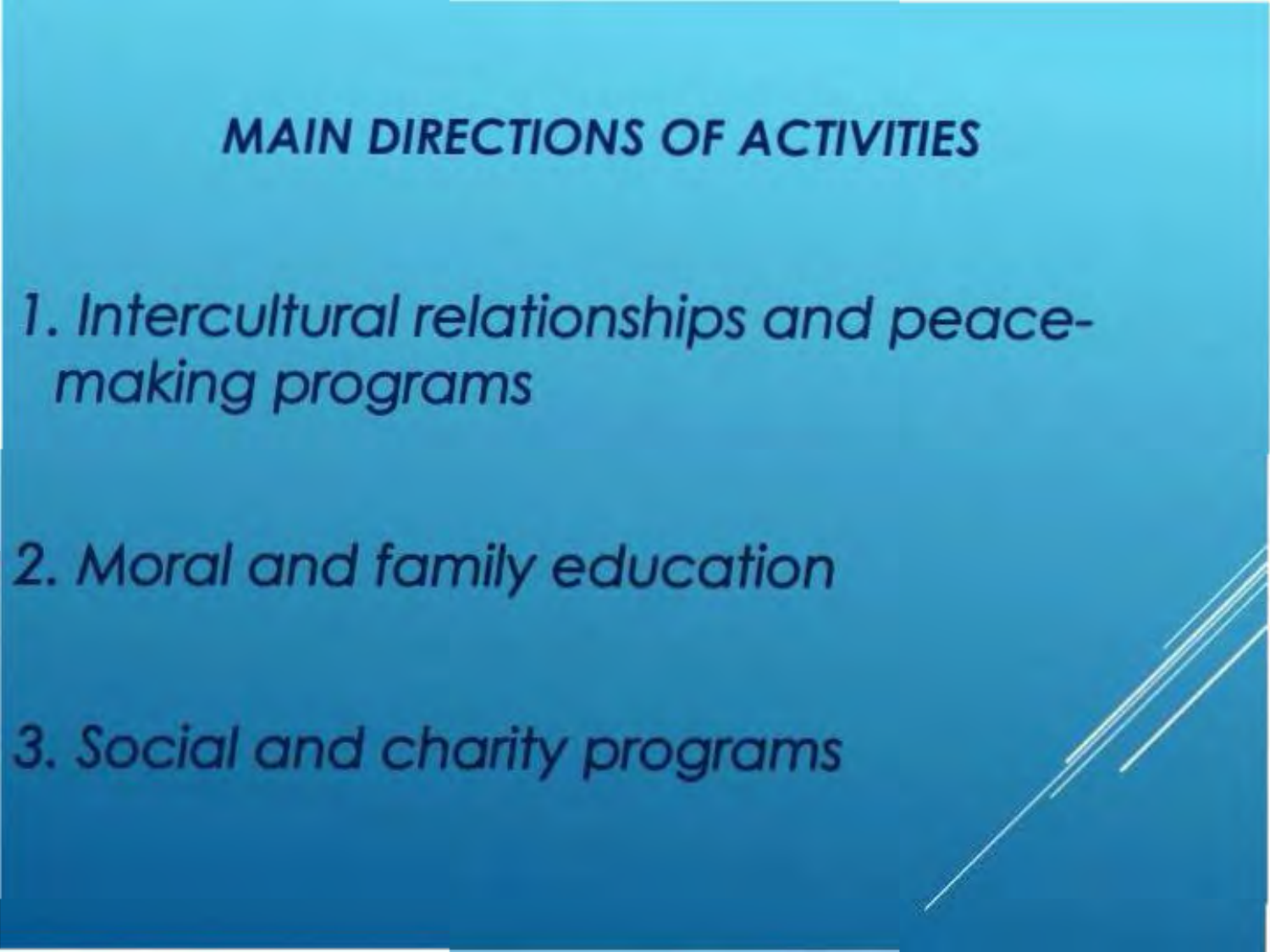

#### PARTICIPATION IN A ROUND TABLE DISCUSSION ON FAMILY AND MORAL VALUES IN THE NEKRASOV LIBRARY IN **MOSCOW**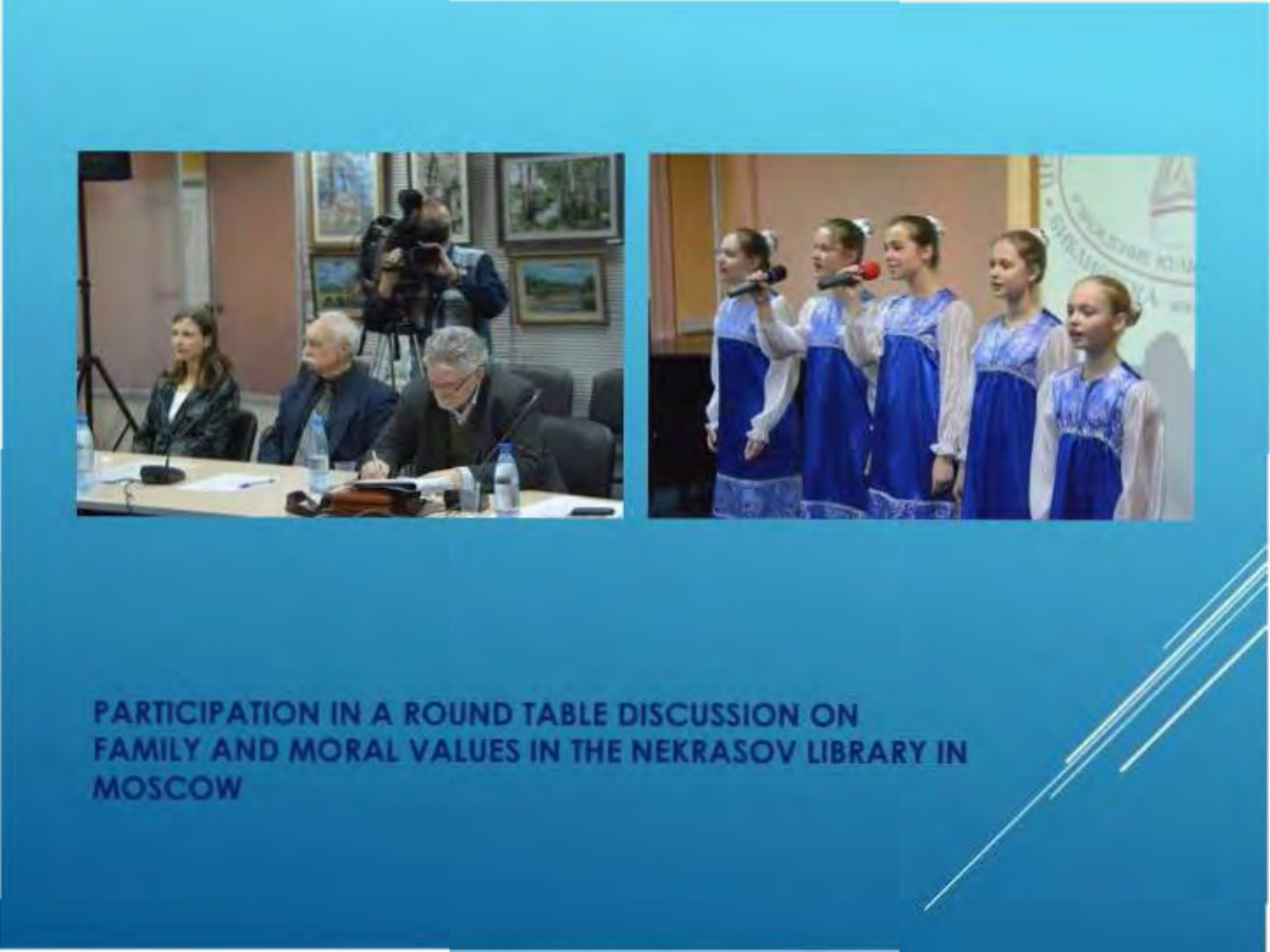



#### CONFERENCE ON MORAL AND FAMILY VALUES IN **COOPERATION WITH UPF**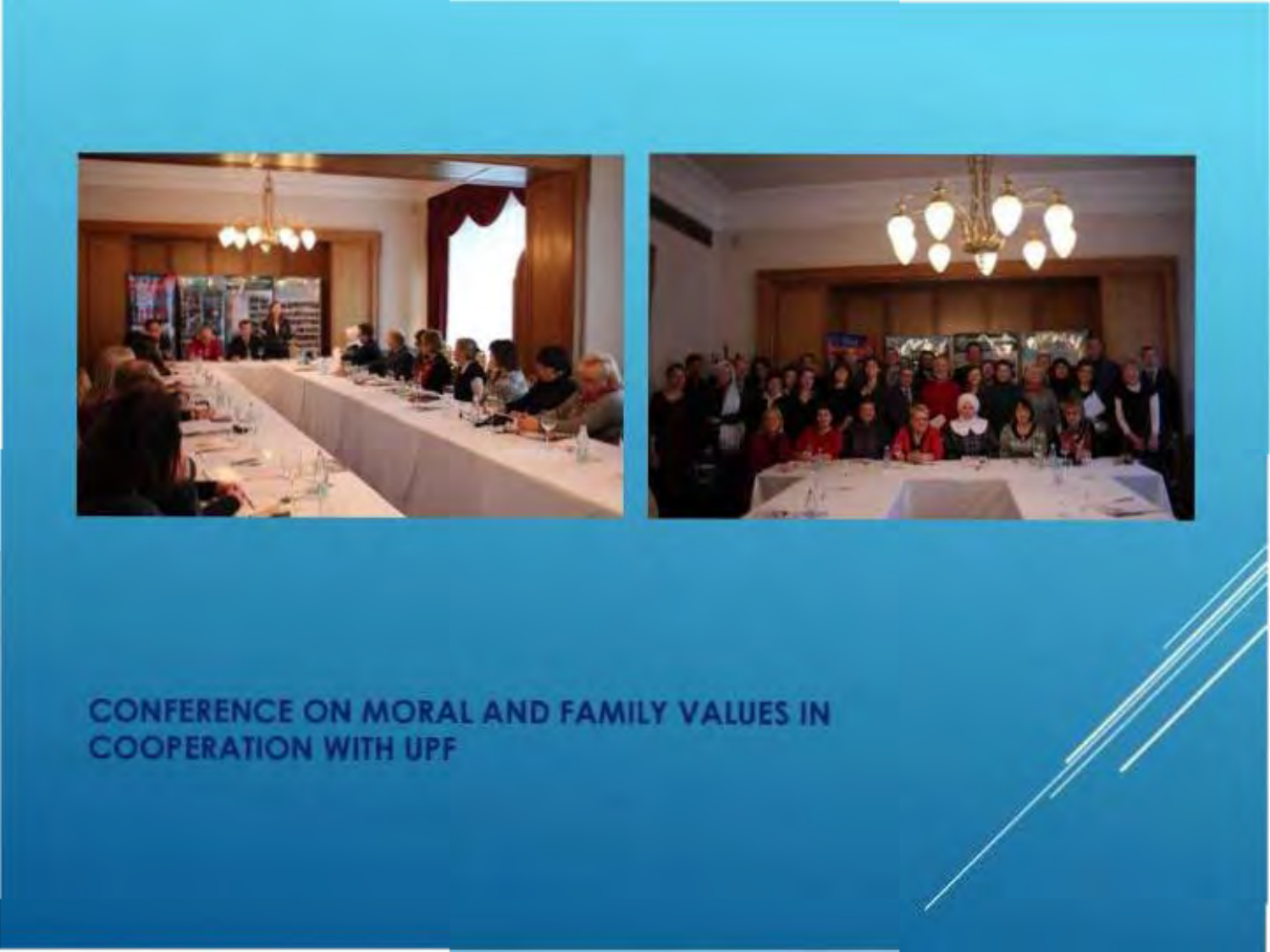

NEW YEAR AND BIRTHDAY CELEBRATION IN THE HOUSE OF **VETERANS** (CHILDREN OF 2 SCHOOLS MADE BEAUTIFUL CARDS)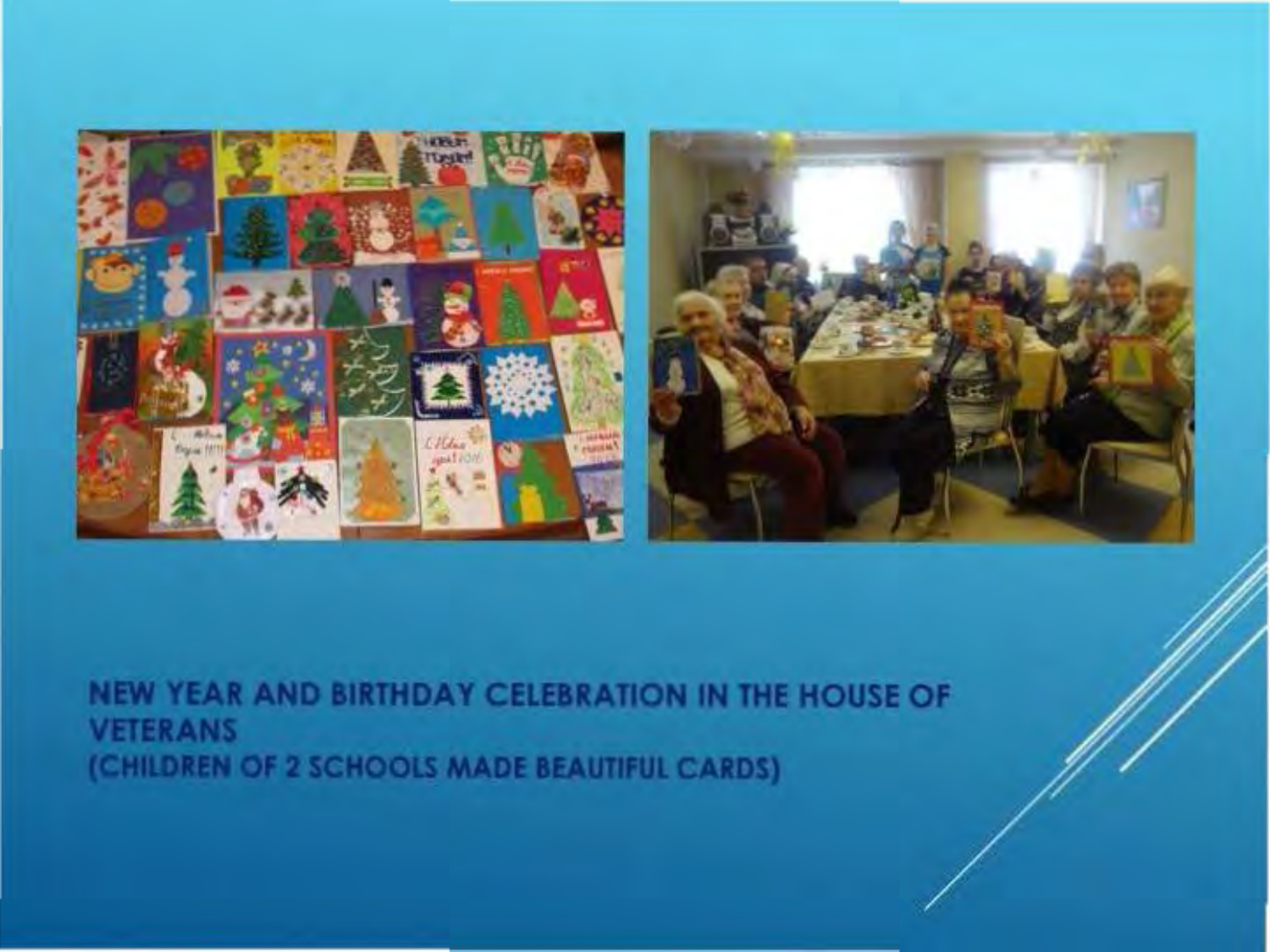

#### **HOLDING CHARITY DANCING MASTERCLASS FOR** ORPHANS IN ONE OF THE MAIN ORTHODOX CATHEDRALS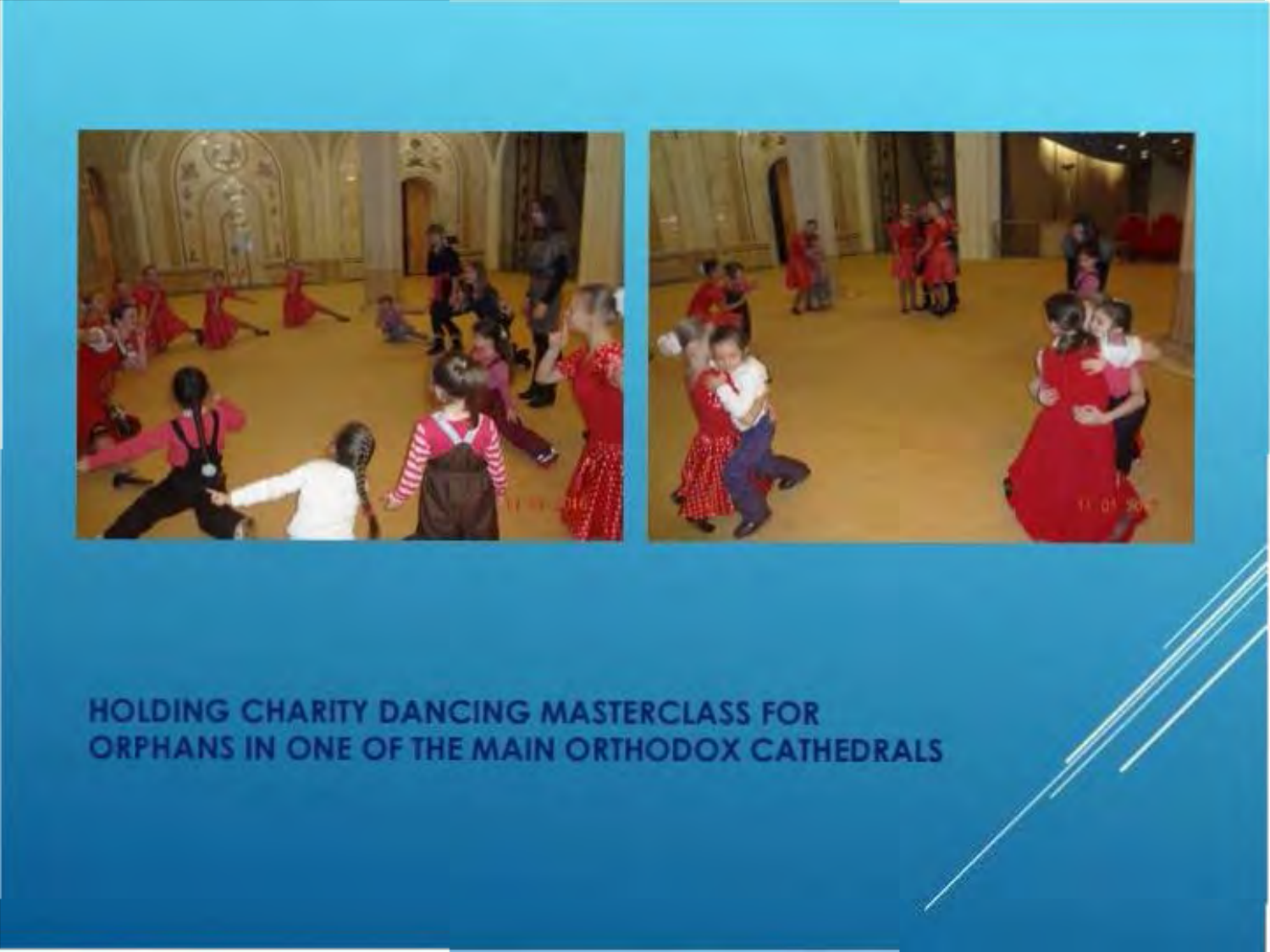#### Reflection of schoolchildren on lectures:

- In the lecture I was moved by the moment when we talked about suicide. I have always thought that it was the only way out of problems but because of this lecture I have changed my mind.
- My opinion has changed. Before I could think only how to have a good time with some girl but now I will do my best to change and to look for my true spouse.
- I could understand that we shouldn't give up and try to commit suicide. Recently I hear many stories ٠ from my friends that they want to commit suicide because of the unshared unhappy love.
- I thought that it was normal to have sexual relationship before maniage. I thought that it doesn't ٠ require any responsibility. After this lecture I could realize that this kind of irresponsible relationship can do unrecoverable harm to my life and to some other person's life. I could deeply understand the explanation of the serious spiritual and emotional consequences of the free sex relationship. My viewpoint on life has changed (a boy)
- Honestly speaking I thought that using cursing words meant being cool and if I use them I would be ٠ considered cool by everybody. After this lecture I will do my best not to use any bad words. I was moved by the statement that honor and culture of Russia start from me.
- After this wonderful lecture I have understood and realized many things and one of the main things ٠ is: We shouldn't try to be like everybody else. We should have our unique personality and keep our own dignity.
- I think that it is necessary to hold such lectures more often so that people who have already ٠ committed mistakes could stop on time and those who haven't made mistakes yet - don't even start doing anything wrong.
- I already thought before that we shouldn't have sexual relationship before marriage but I thought ٠ that I was the only person who had such an abnormal opinion. After this lecture I could realize that I Was not abnormal but I was right!
- Before this lecture I thought that it would be good to have much sexual experience before mantage ٠ and I wanted to have some variety but after this lecture my opinion has changed. I think these lectures should be held more often. I could see based on my own experience that such lectures really help young people to start deepty thinking of their present and future file.
- Selare this lecture I thought that i should try sexual relationship, that I couldn't wait III I get married. ٠ But after this lecture I could realize that I should really wait for true love and a true person in my lite.
- When I was listening to this lecture I could hardly hold my fears. When I was 13 my boytriend forced. ٠ me to have sex. I felt so miserable. Now I feel so bad, that I am not a virgin. That boy didn't really need me Thank you lot your lecture. Just it is such a pily that you have come late!
- Why has nobody fold us this information before? One year ago I had sexual relationship because of ٠ curiosity and Freally regrat it now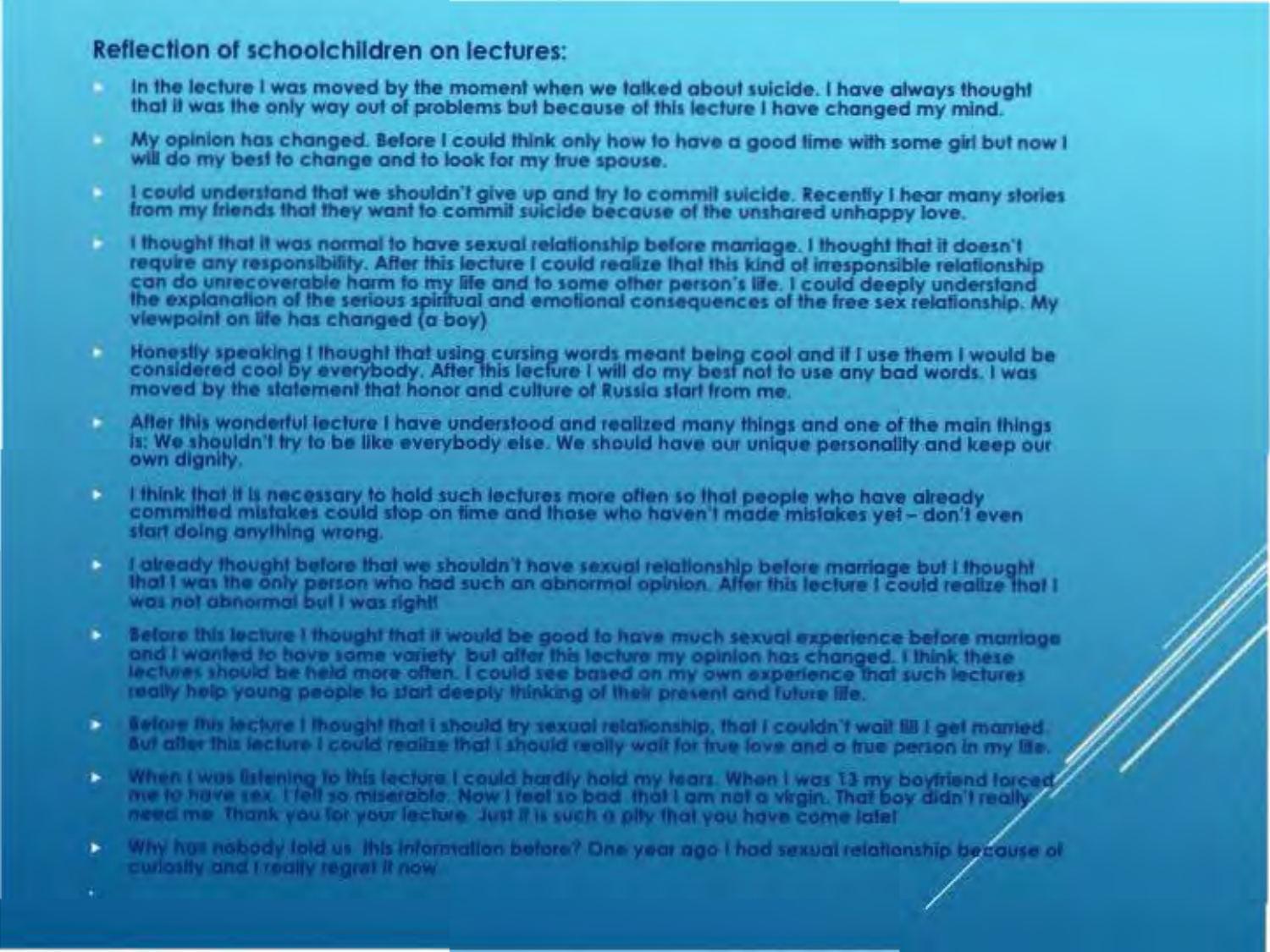

#### ANGELS OF PEACE NEW YEAR CONCERT FOR ELDER AND LONELY **PEOPLE**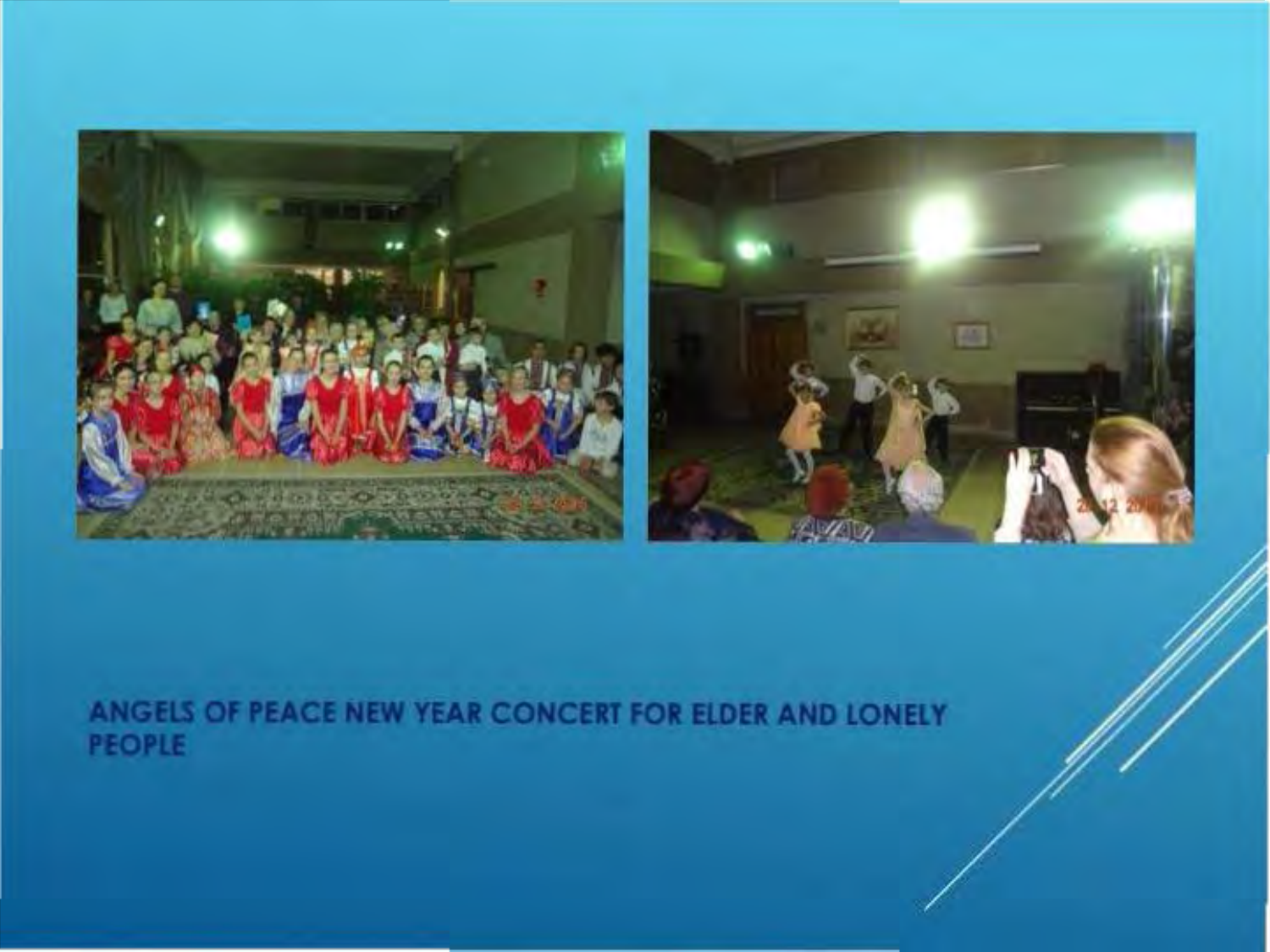

#### **INTERCULTURAL AND INTERRELIGIOUS** FAMILY FESTIVAL "FAMILY WORLD"

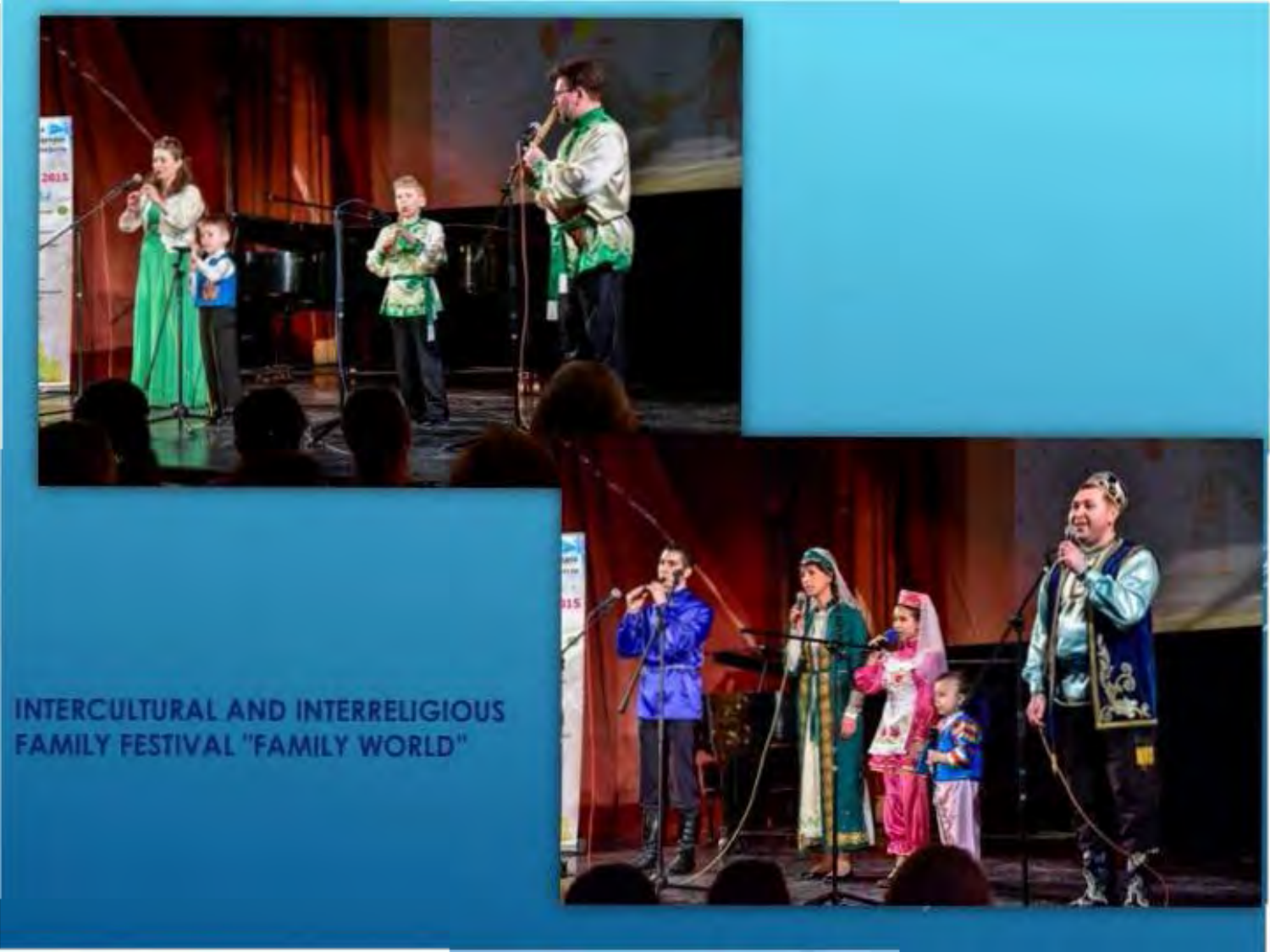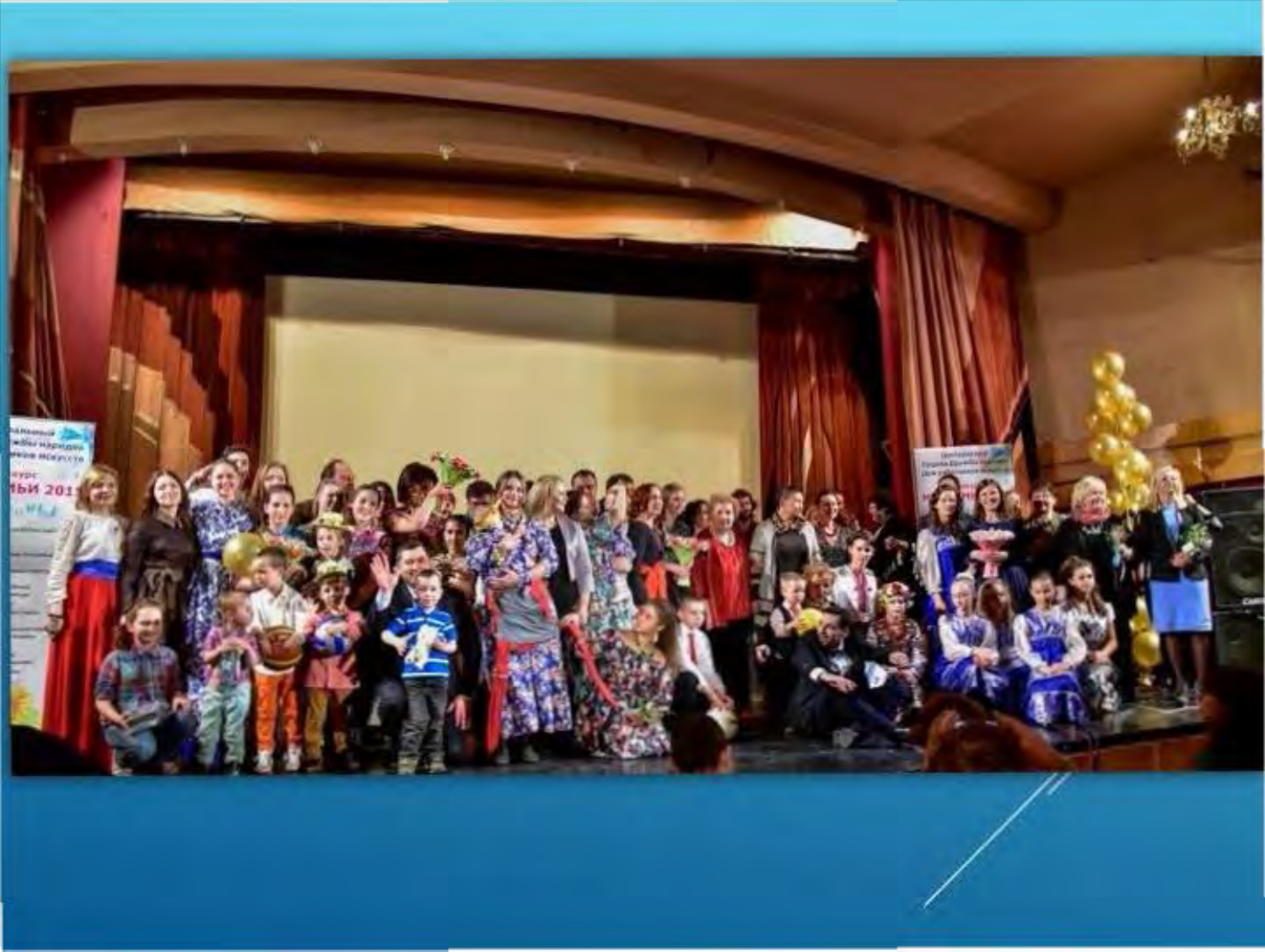

#### CHARITY PROGRAM FOR ELDER PEOPLE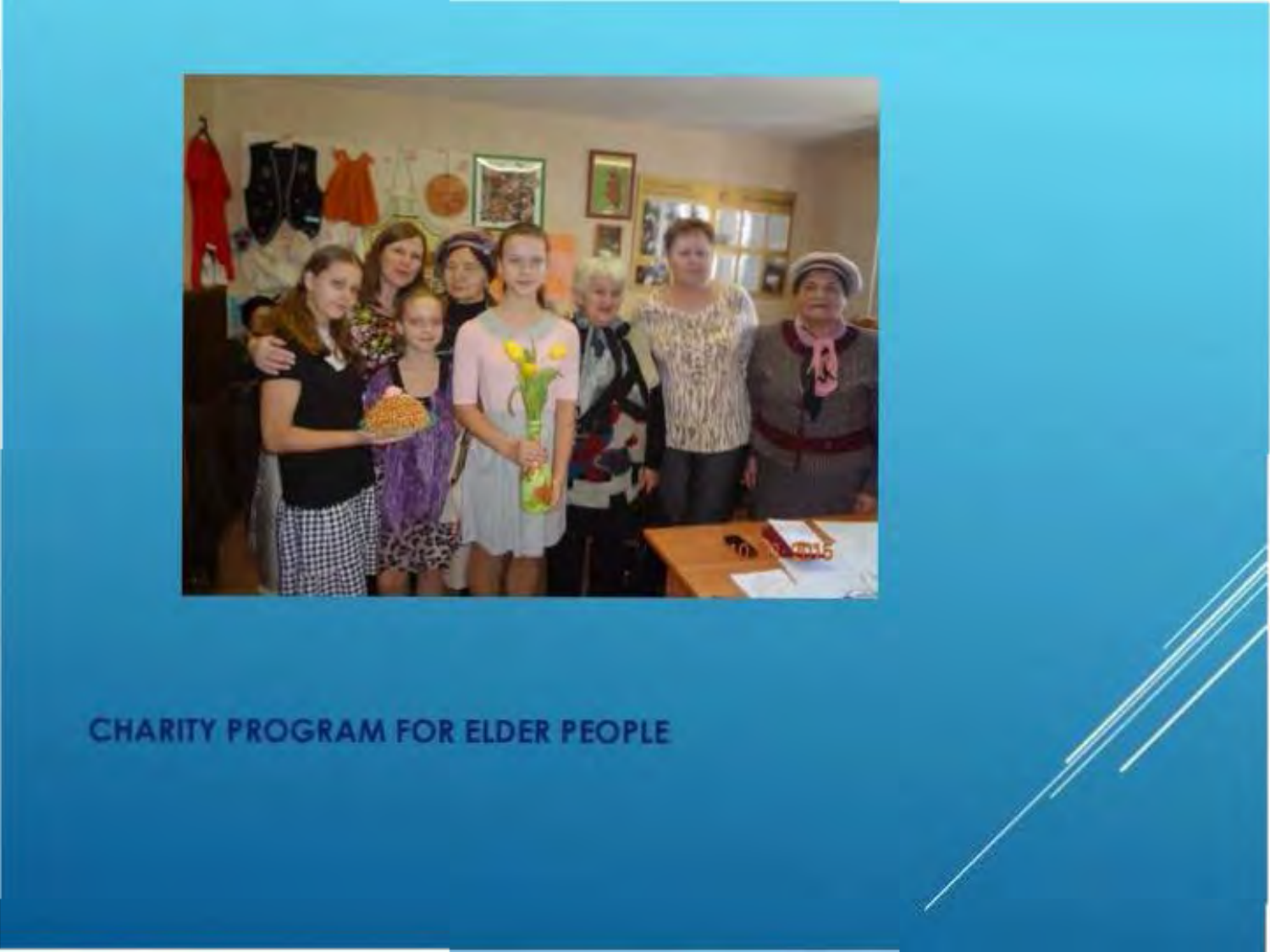

#### PERFORMANCE AT THE EXHIBITION OF ORTHODOX CHURCHES "FROM REPENTANCE TO RESURRECTION"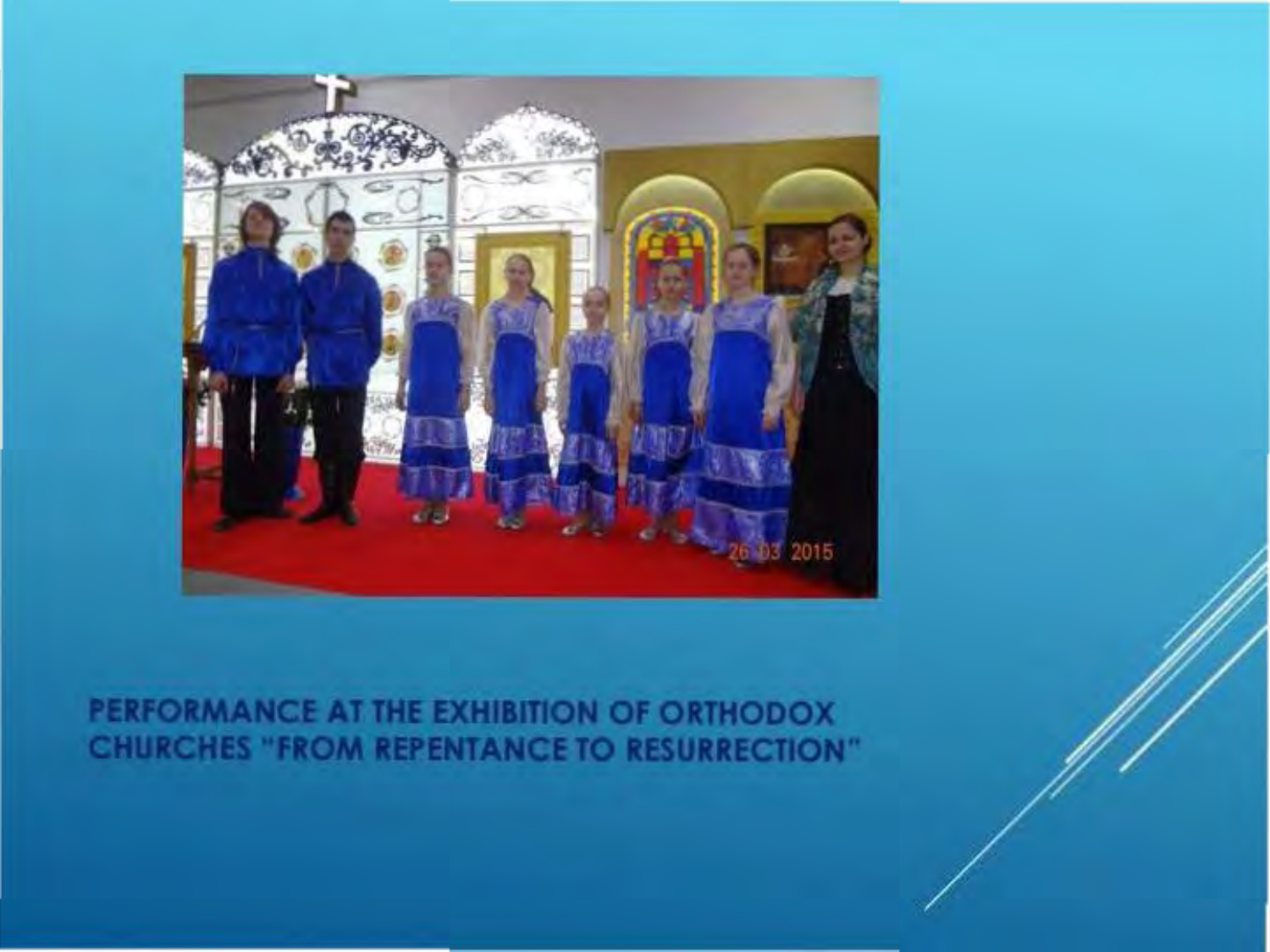

#### CONCERT AND MUSICAL AT THE ORPHANAGE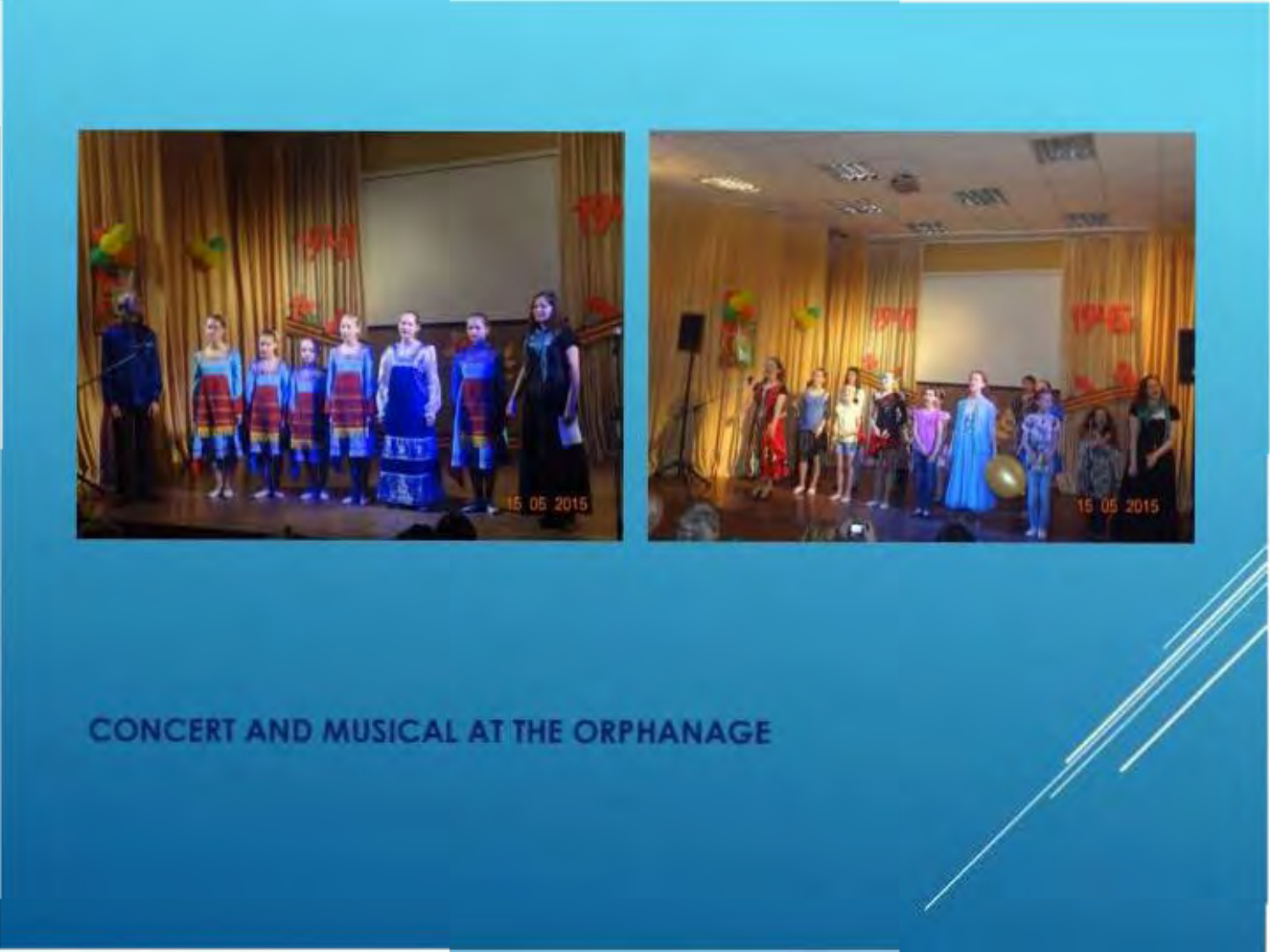



## SPRING WEEK OF KINDNESS MUSICAL IN THE CHILDREN'S REHABILITATION CENTER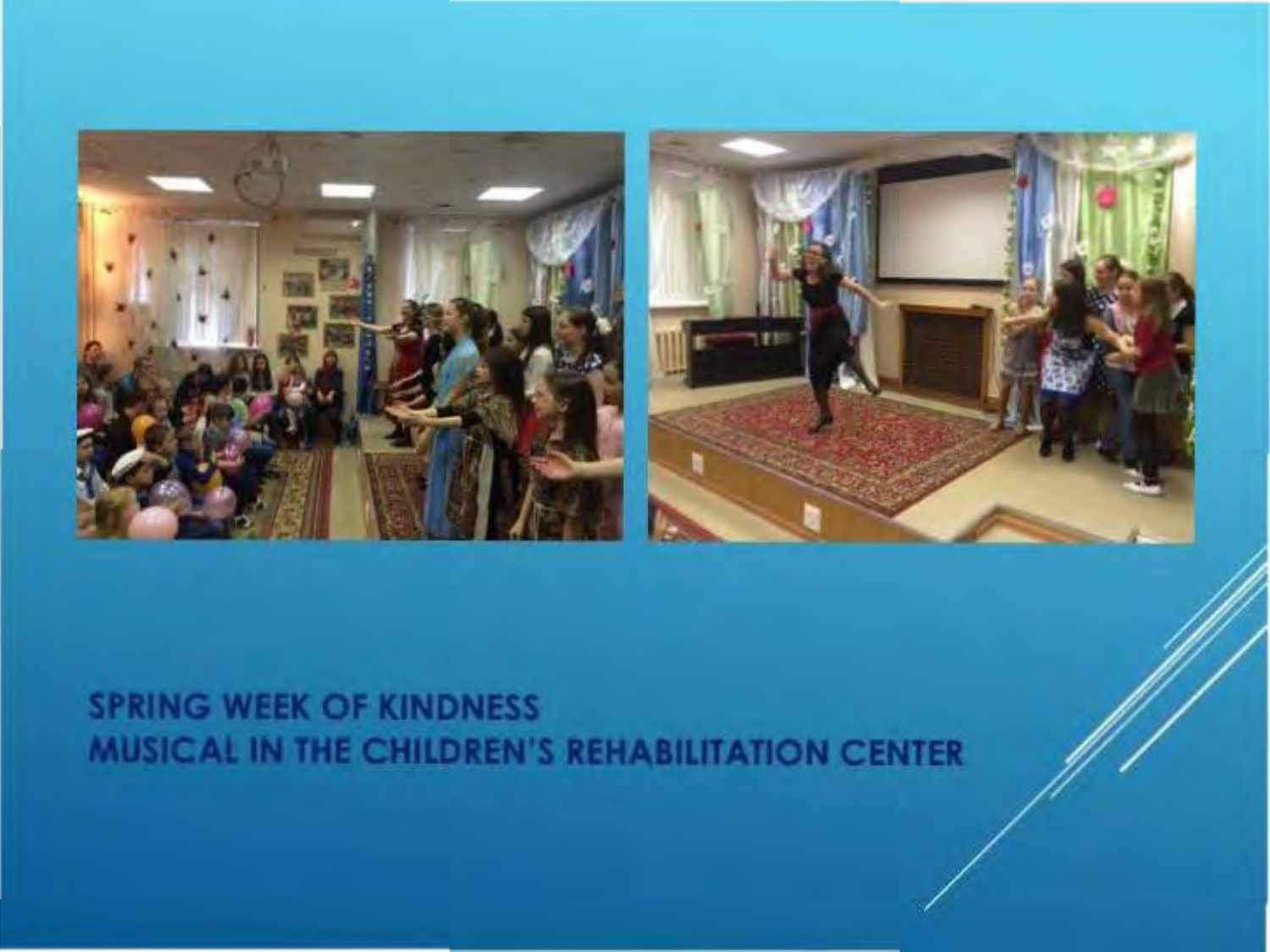



#### **CHARITY CONCERT FOR WAR VETERANS**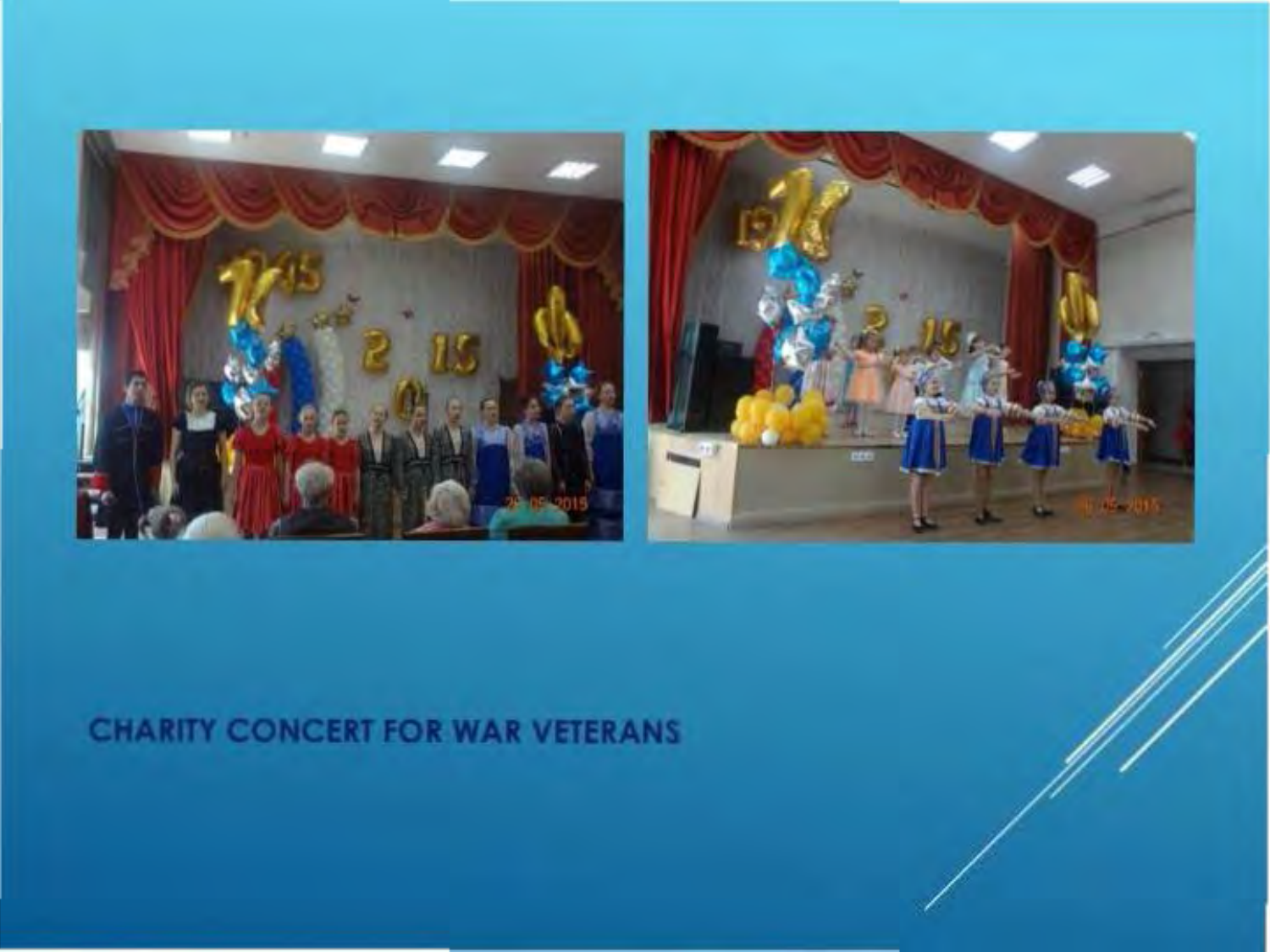

"ANGELS OF PEACE" PERFORMANCE AT THE TAEKWONDO **FESTIVAL IN MOSCOW** DANCERS GAVE RUSSIAN SOUVENIRS TO THE TEAMS FROM SOUTH. **AND NORTH KOREA**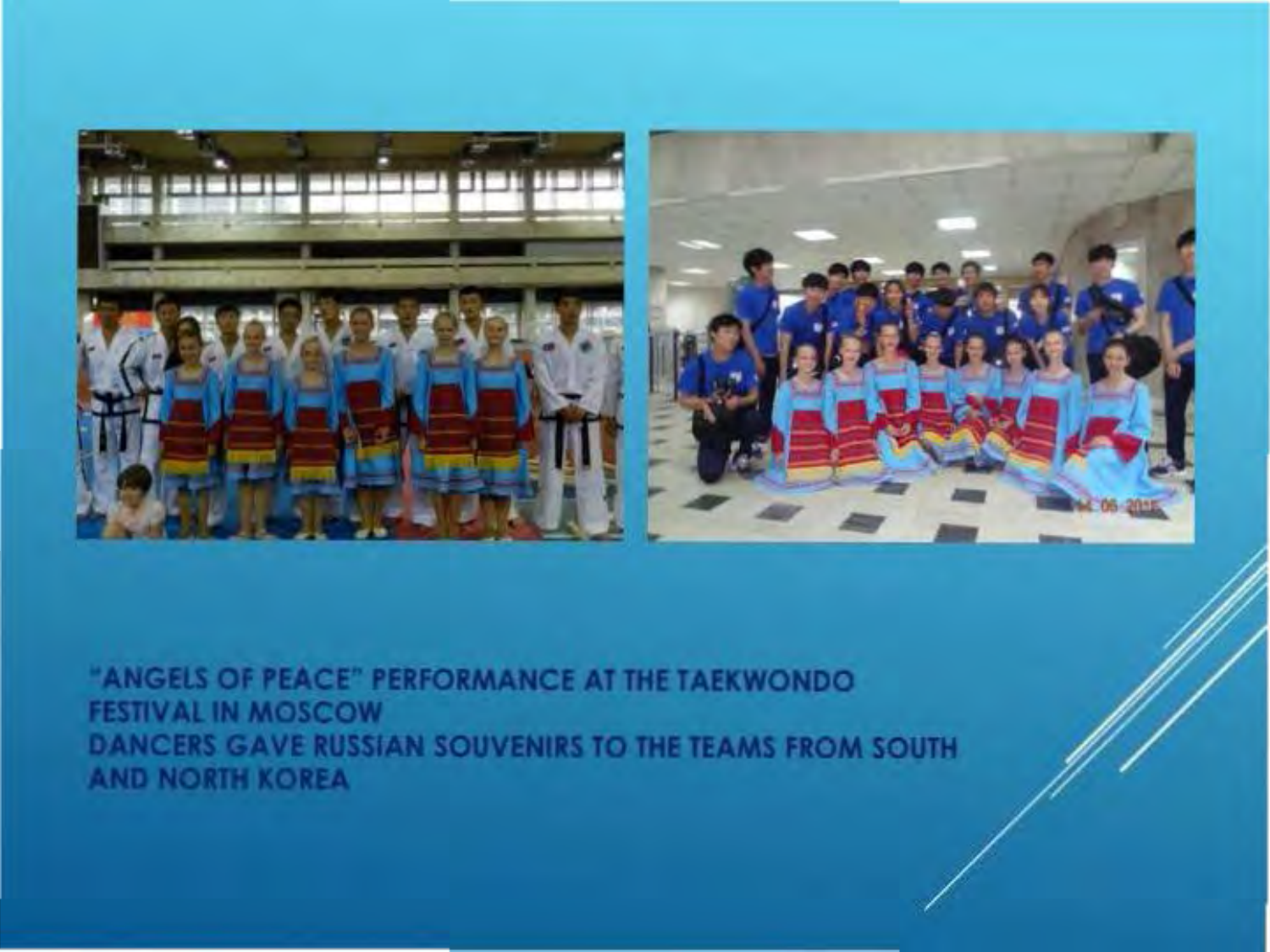

### **SUMMER CHARITY CONCERT FOR DISABLED CHILDREN**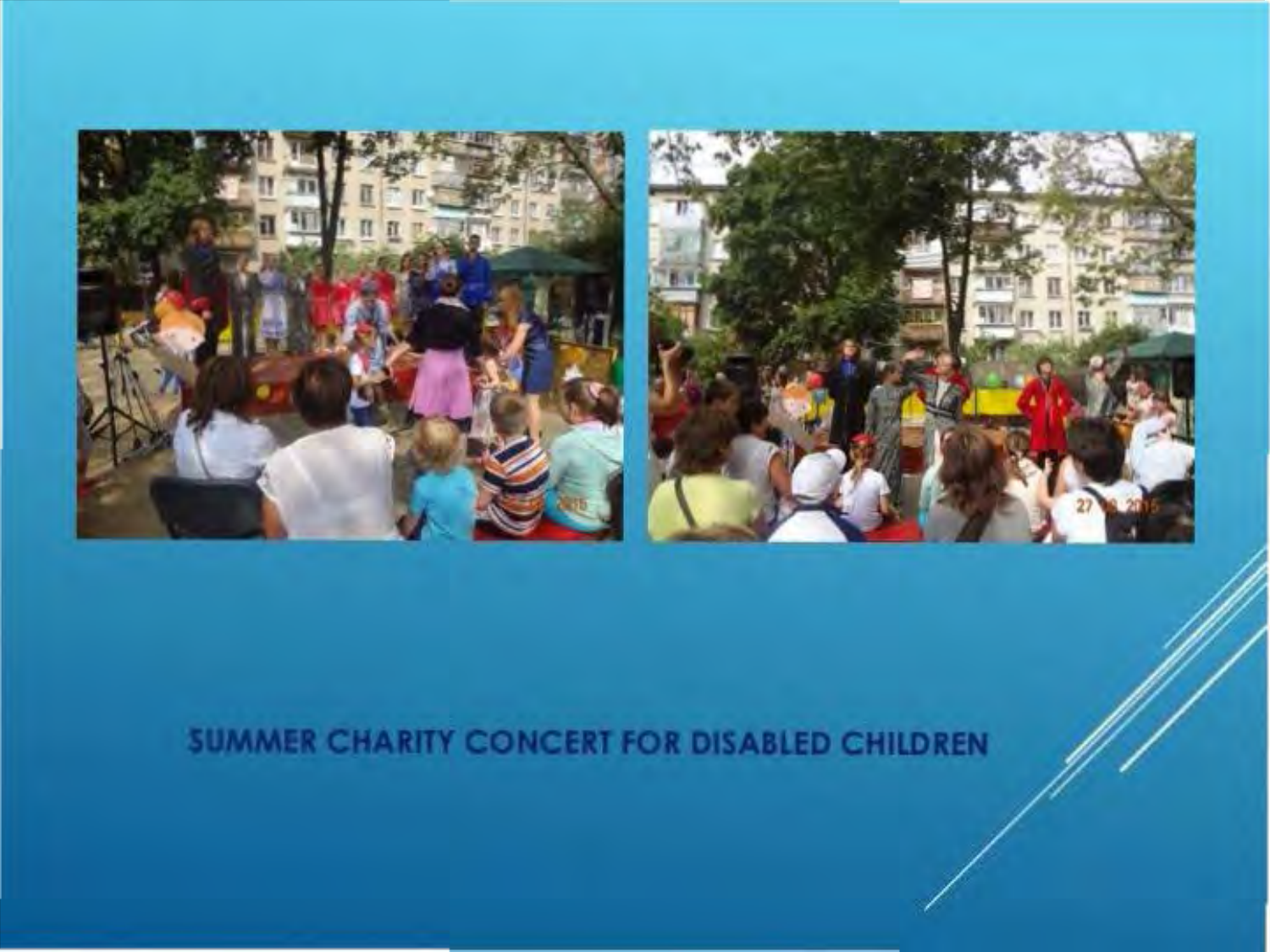



#### INTERNATIONAL PEACE DAY IN VITEBSK, BELARUS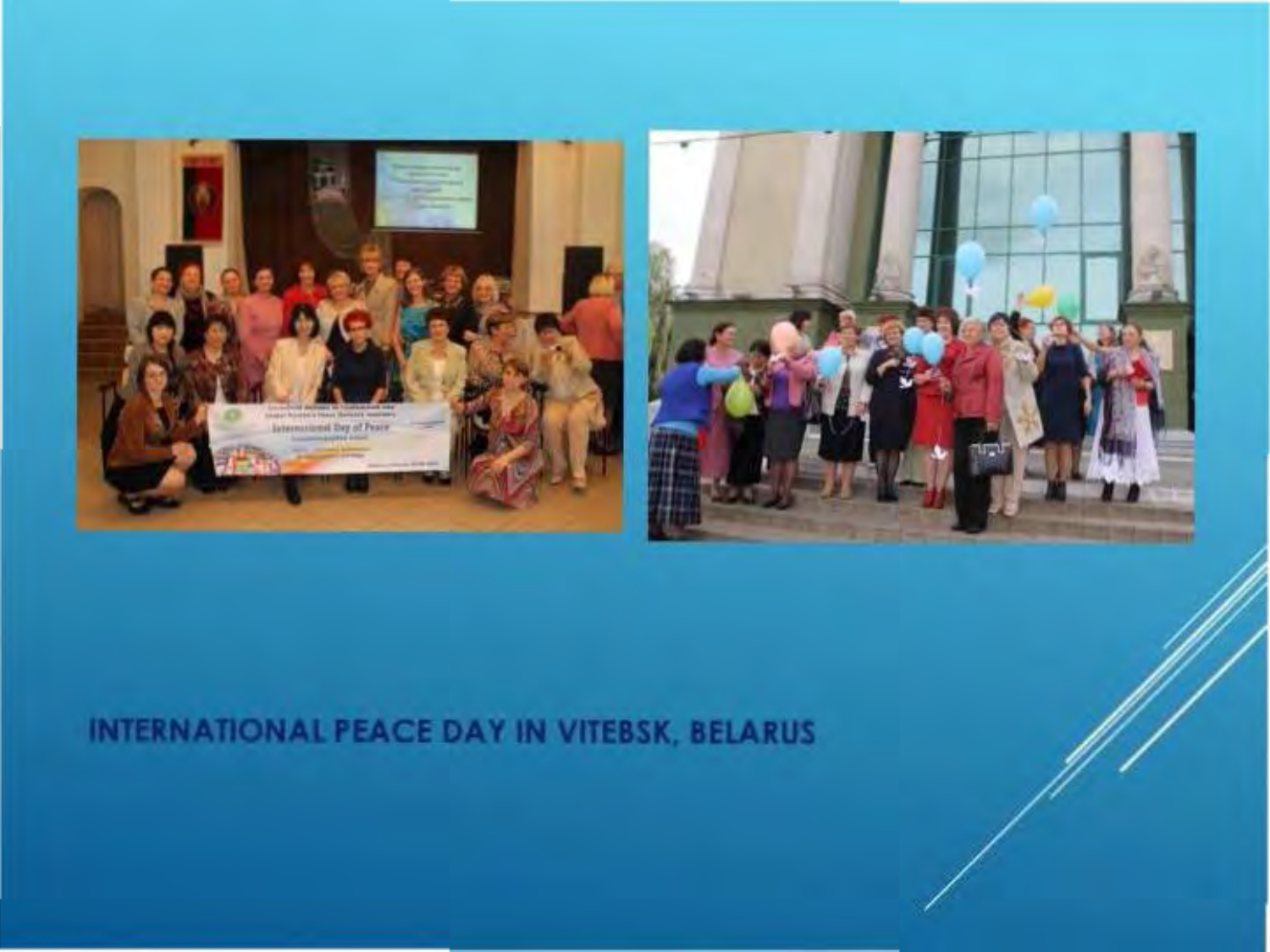



#### INTERCULTURAL PROGRAM "JAPAN-RUSSIA"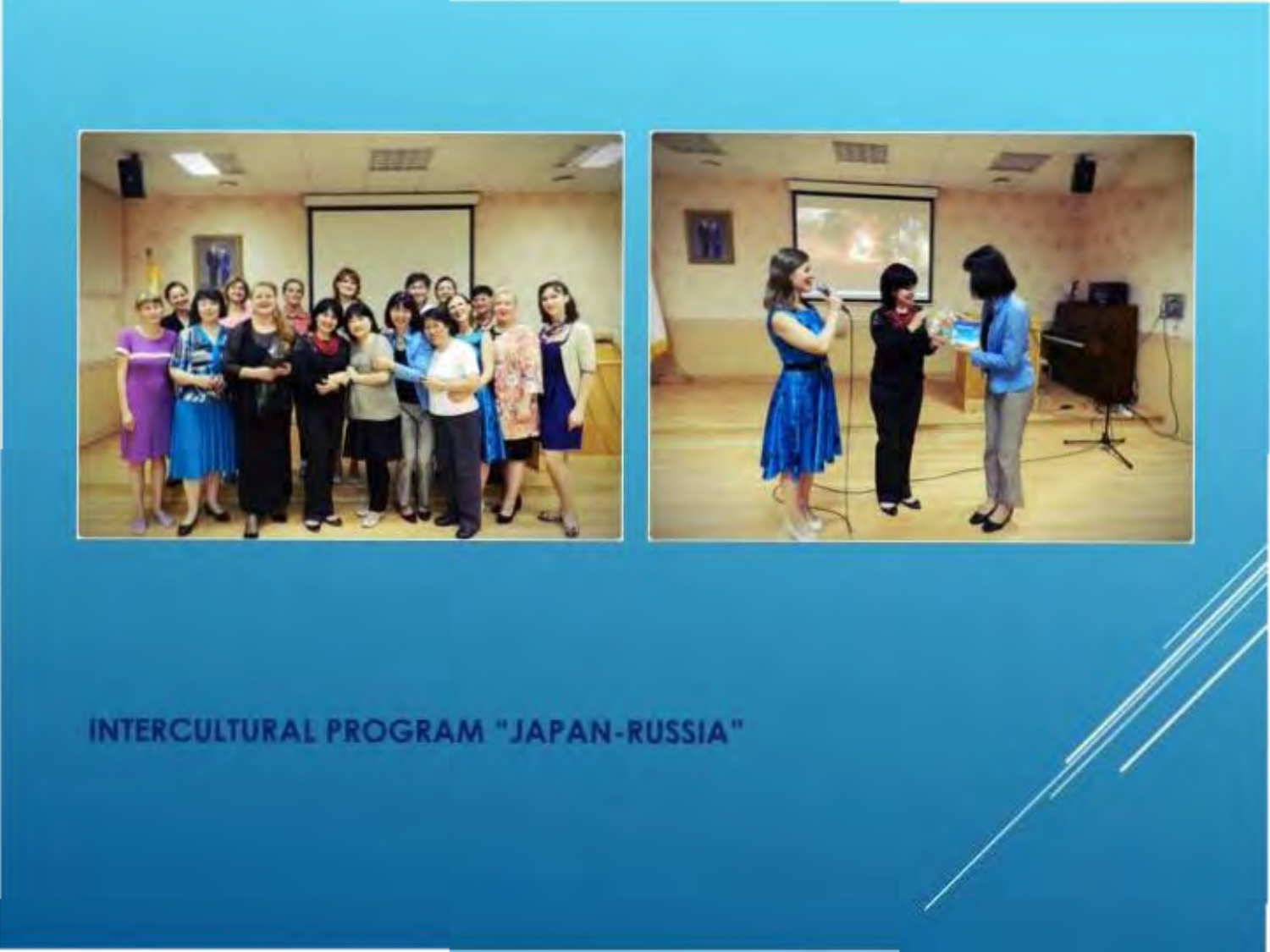



### **INTERNATIONAL ELDER PEOPLE'S DAY**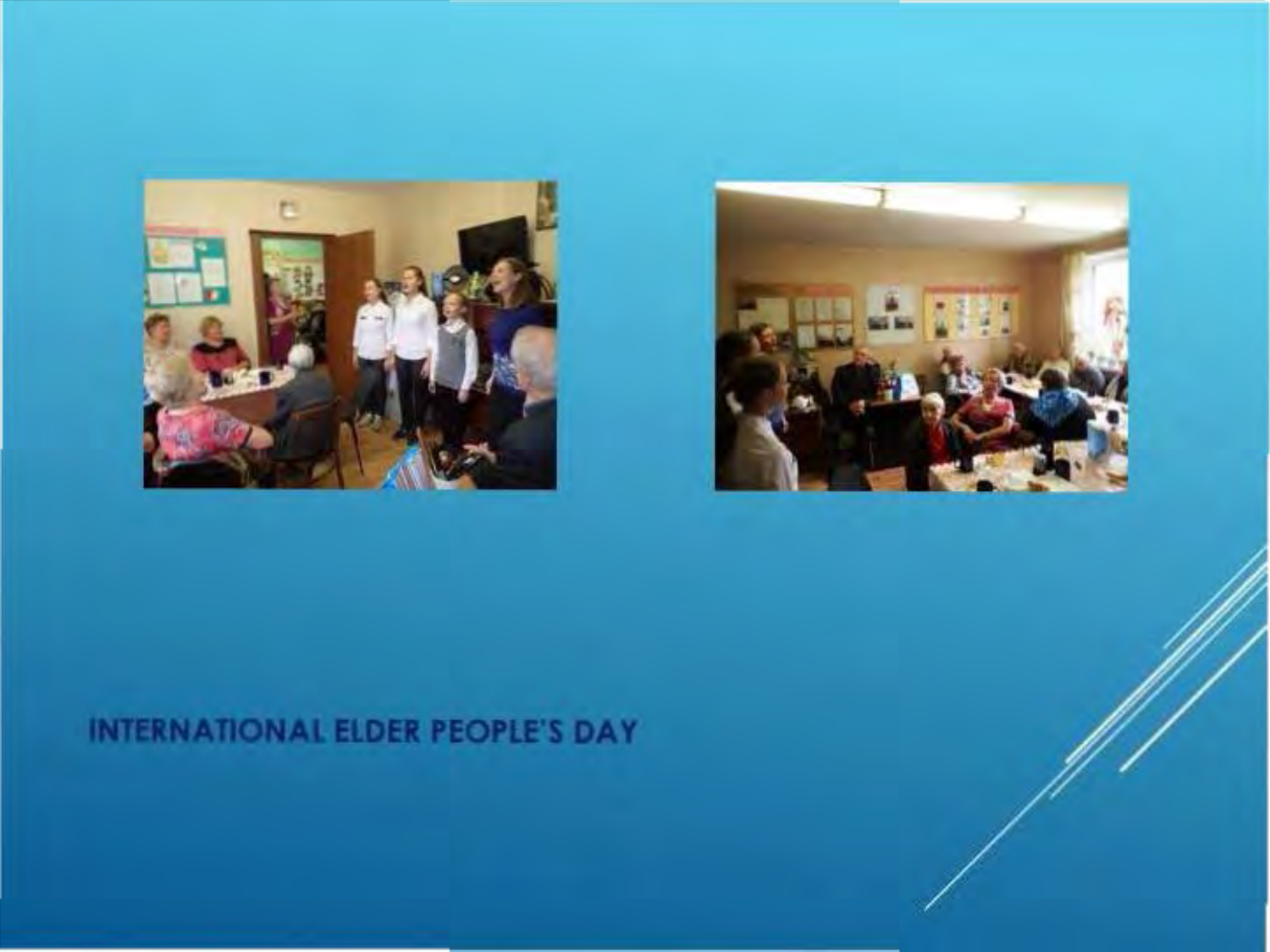



#### **WORKSHOP ON MORAL EDUCATION FOR VICE-DIRECTORS** OF 8 SCHOOLS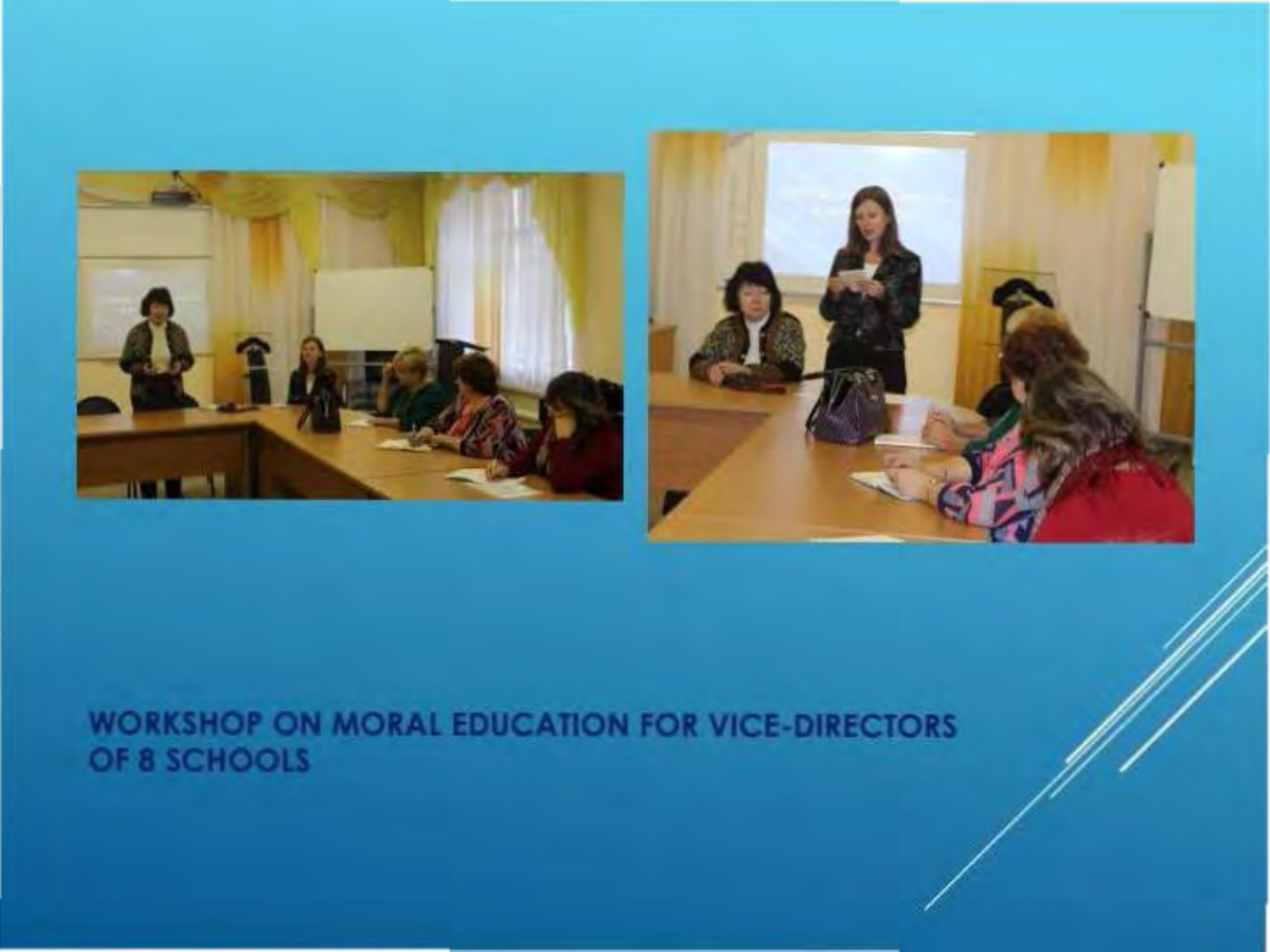



#### LECTURES ON PURE LOVE AND MORAL EDUCATION **[MORE THAN 400 STUDENTS COULD LISTEN TO THESE LECTURES IN NOVEMBER** AND DECEMBER 2015)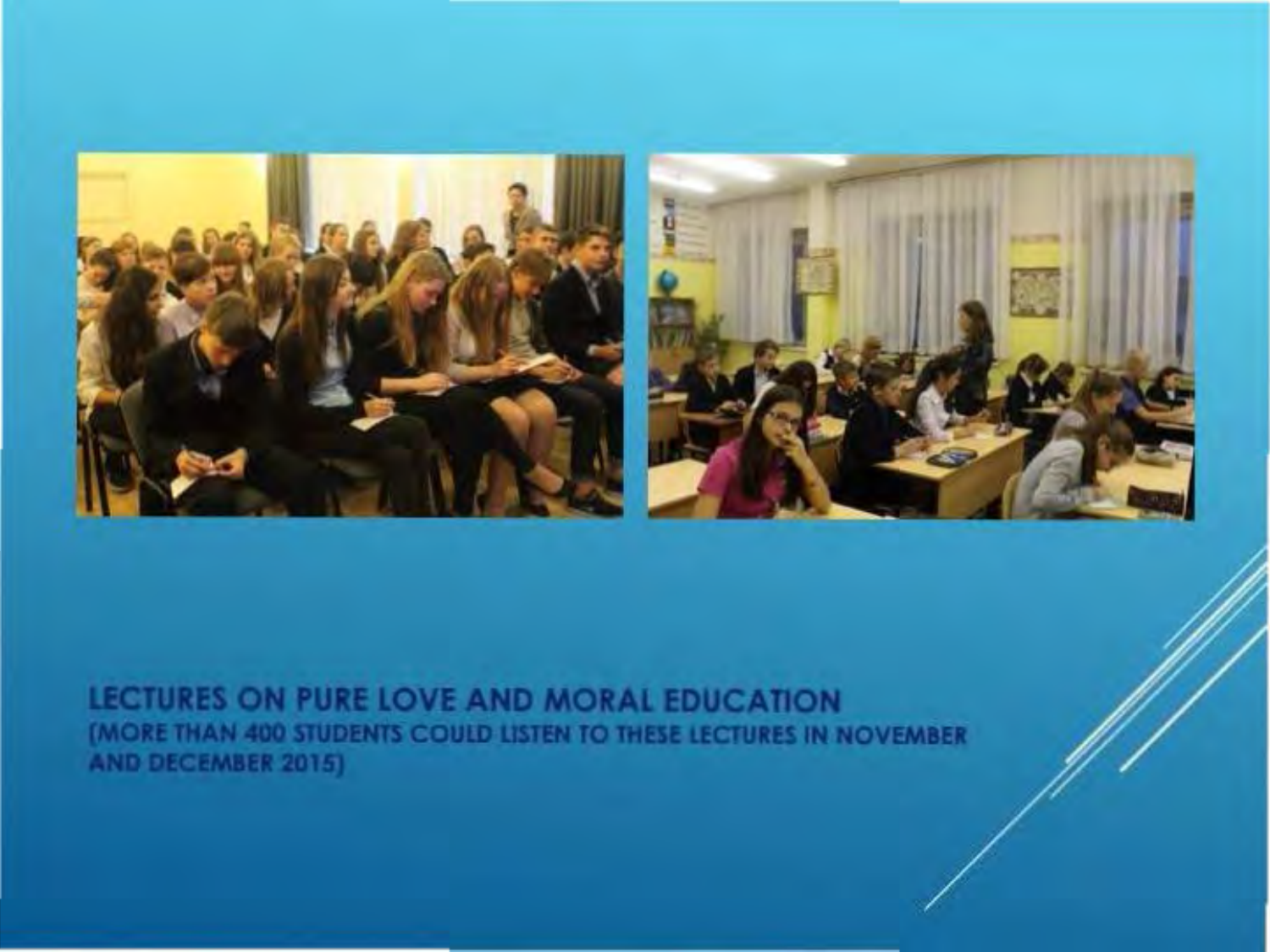

PARTICIPATION IN WFWP EUROPEAN CONFERENCE IN PRAGUE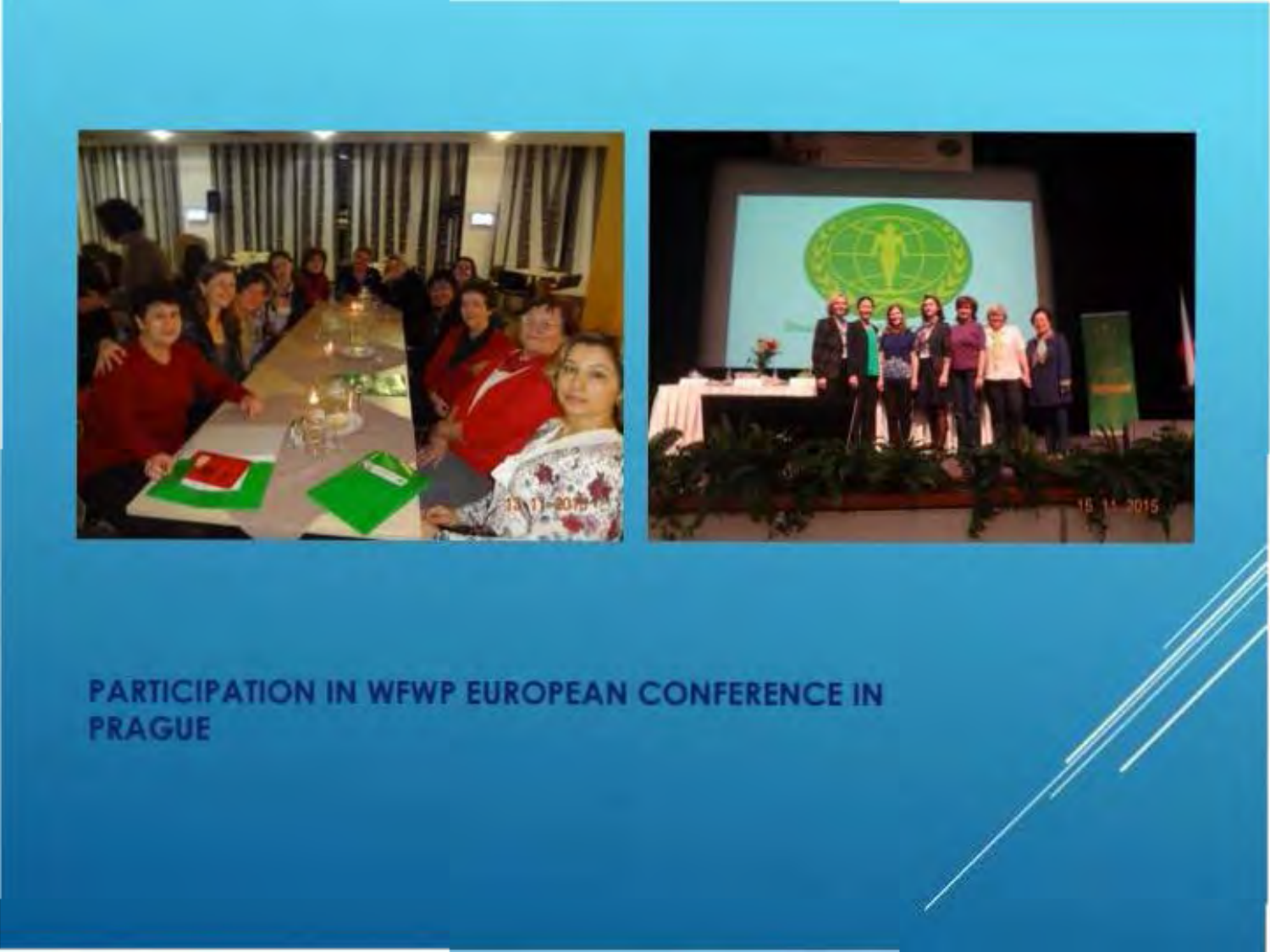

#### INTERNATIONAL WOMEN'S DAY 2015